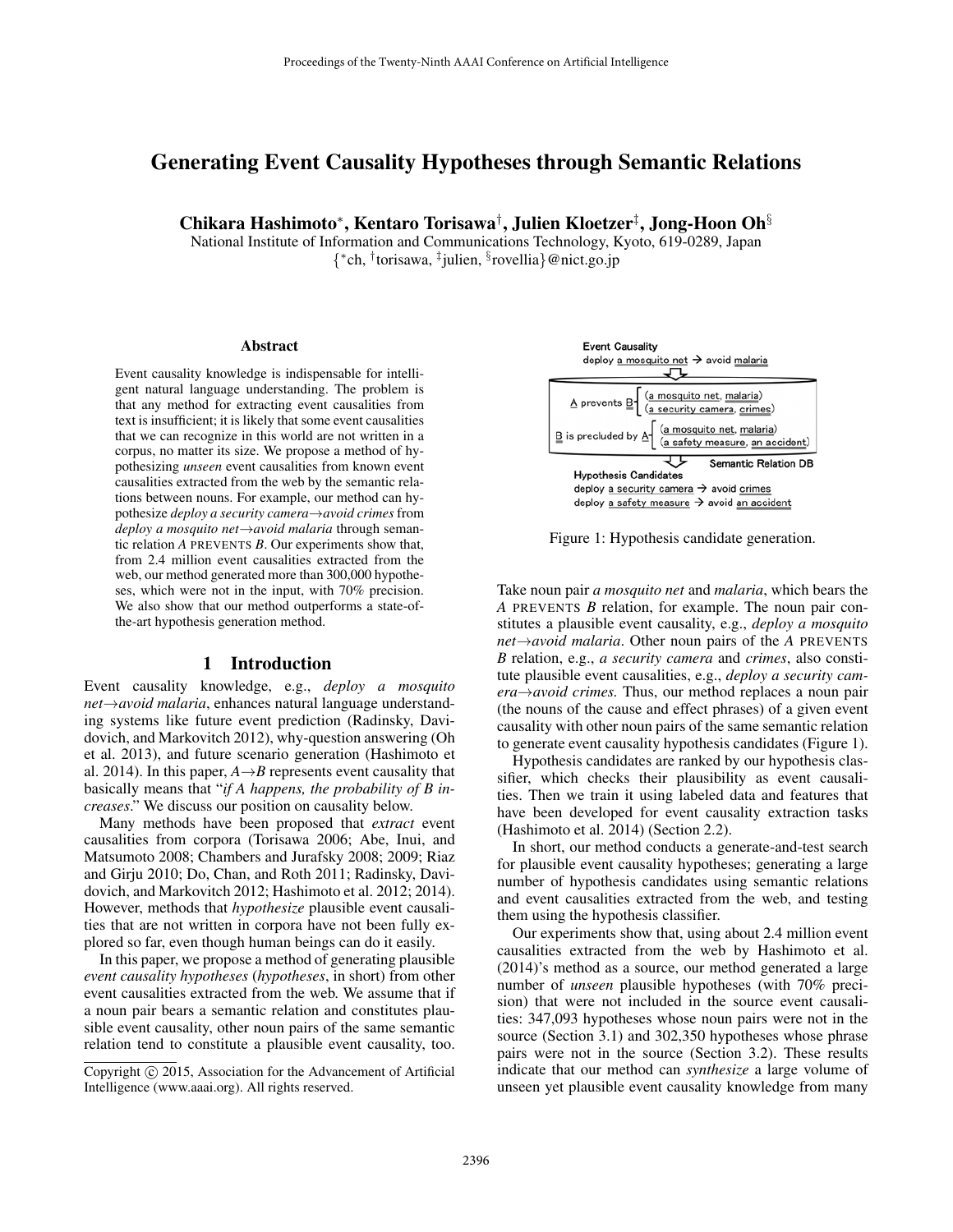pieces of knowledge fragments, i.e., known event causality knowledge and noun pairs bearing specific semantic relations that are scattered across the web. Our method also greatly outperforms a state-of-the-art hypothesis generation method (Hashimoto et al. 2012).

This paper's contributions are twofold; (1) it proposes a new event causality hypothesis generation method, and (2) it shows its effectiveness in a series of large scale experiments.

Even though our target language is Japanese, we believe that our method is applicable to many other languages since most of our ideas are language-independent, as described in Section 2. Examples are translated to English for ease of explanation.

Before ending this section, we clarify our position on causality in this study. As stated above, our definition of causality is based on the probability-raising view of causality against which some criticism exists. Pearl (2000) argued that it is impossible to express that causes raise the probability of their effects within the probability theory framework in the first place. Nevertheless, our definition is viable for the following reason. First, we are generating textual causality knowledge that coincides with the commonsense of ordinary people to develop intelligent natural language processing applications that can reason or infer just like ordinary people. The resulting knowledge base might be inconsistent with socalled scientific truth or the real world itself, but it should help identify the expectations, fears, and interests of ordinary people. For example, we regard causality knowledge *deforestation continues*→*global warming worsens* as valid since it repeatedly appears in the form of event causality in many web documents. On the other hand, disputes continue about the cause of global warming among experts, and the effect of deforestation on it might actually be deemed negligible in the future. Still, we believe that our system needs causality knowledge to understand the objections against deforestation by ordinary people, for example. Our question is how the causality knowledge (or the beliefs) of ordinary people is expressed in corpora rather than what kind of causality knowledge is scientifically valid. Therefore, the definition of causality using a mathematical theory is secondary. We just used the probability-raising view of causality as criteria for evaluating our results and did not use it in our algorithm in any sense, and indeed, we believe that it worked well as evaluation criteria in our study.

# 2 Proposed Method

This section details our method. Given event causalities extracted from the web, it generates hypothesis candidates using our semantic relation database in Section 2.1 and ranks them by our hypothesis classifier in Section 2.2. Section 2.3 describes how we prepare the event causalities from which we generate hypotheses.

# 2.1 Hypothesis Candidate Generation

This section describes our hypothesis candidate generation, which replaces the noun pair (the cause and effect nouns) of an input event causality with another noun pair of the same semantic relation (Figure 1). First, we prepare a semantic relation database that records which binary pattern, e.g., *A* CAUSES *B*, which indicates a semantic relation, co-occurs with which noun pairs in 600 million web pages (Akamine et al.  $2010$ .<sup>1</sup> We prepared seven types of binary patterns based on previous work (Hashimoto et al. 2014), as described below. The number in parentheses indicates the number of patterns.

- CAUSATION (747) is the causal relation between two entities (e.g., *deforestation* and *global warming*), which is typically expressed by binary pattern *A* CAUSES *B*.
- MATERIAL (183) relation holds between a material and a product (e.g., *plutonium* and *atomic bomb*), which can be expressed by *B* IS MADE OF *A*.
- NECESSITY (250) can be expressed by *B* REQUIRES *A* with such instances as *verbal aptitude* and *ability to think*.
- USE (2,170) holds between the means and the purpose for using something. *A* IS USED FOR *B* is one pattern that can be filled with *e-mailer* and *exchanges of e-mail messages*.
- PREVENTION (489) relation can be expressed by *A* PRE-VENTS *B* with instances like *a mosquito net* and *malaria*.
- EXCITATION (55,858) relation is expressed by binary patterns made of excitatory and inhibitory templates (Hashimoto et al. 2012). A template is a predicate with an argument slot like *deploy X* and *avoid X*. Excitatory templates like *deploy X* entail that the function, effect, purpose or role of their argument's referent is activated, enhanced, or manifested, while inhibitory templates like *avoid X* entail that it is deactivated or suppressed. For example, binary pattern *A* LOWERS *B* is made of inhibitory template *lower X*. The excitation relation roughly means that *A* activates (excitatory) or suppresses (inhibitory) *B*. We acquired 43,697 excitatory and inhibitory templates by Hashimoto et al. (2012)'s method<sup>2</sup> and manual annotation for their method's results. Excitatory and inhibitory templates have been successfully applied to various semantic tasks (Oh et al. 2013; Varga et al. 2013; Kloetzer et al. 2013; Tanaka et al. 2013; Sano et al. 2014).
- ENTAILMENT (335,780) relation is expressed by binary patterns that have the entailment relation of both directions with one of the binary patterns of the above relations. The aim to incorporate the ENTAILMENT relation is to get broader coverage of noun pairs that are useful for hypothesis generation. Entailment relation binary patterns were collected by a previous method (Kloetzer et al. 2013).

We manually prepared patterns for the first five relations and semi-automatically prepared them for the rest.

<sup>&</sup>lt;sup>1</sup>These pages were crawled in 2007. We put no restriction on them in terms of domain, discourse type, or writing style.

 ${}^{2}$ Hashimoto et al. (2012) constructed a network of templates based on their co-occurrence in web sentences and gave their network a small number of seed templates with the polarity (excitatory or inhibitory) information. Then they inferred the polarity of all the templates in the network using a constraint solver that is based on the spin model (Takamura, Inui, and Okumura 2005).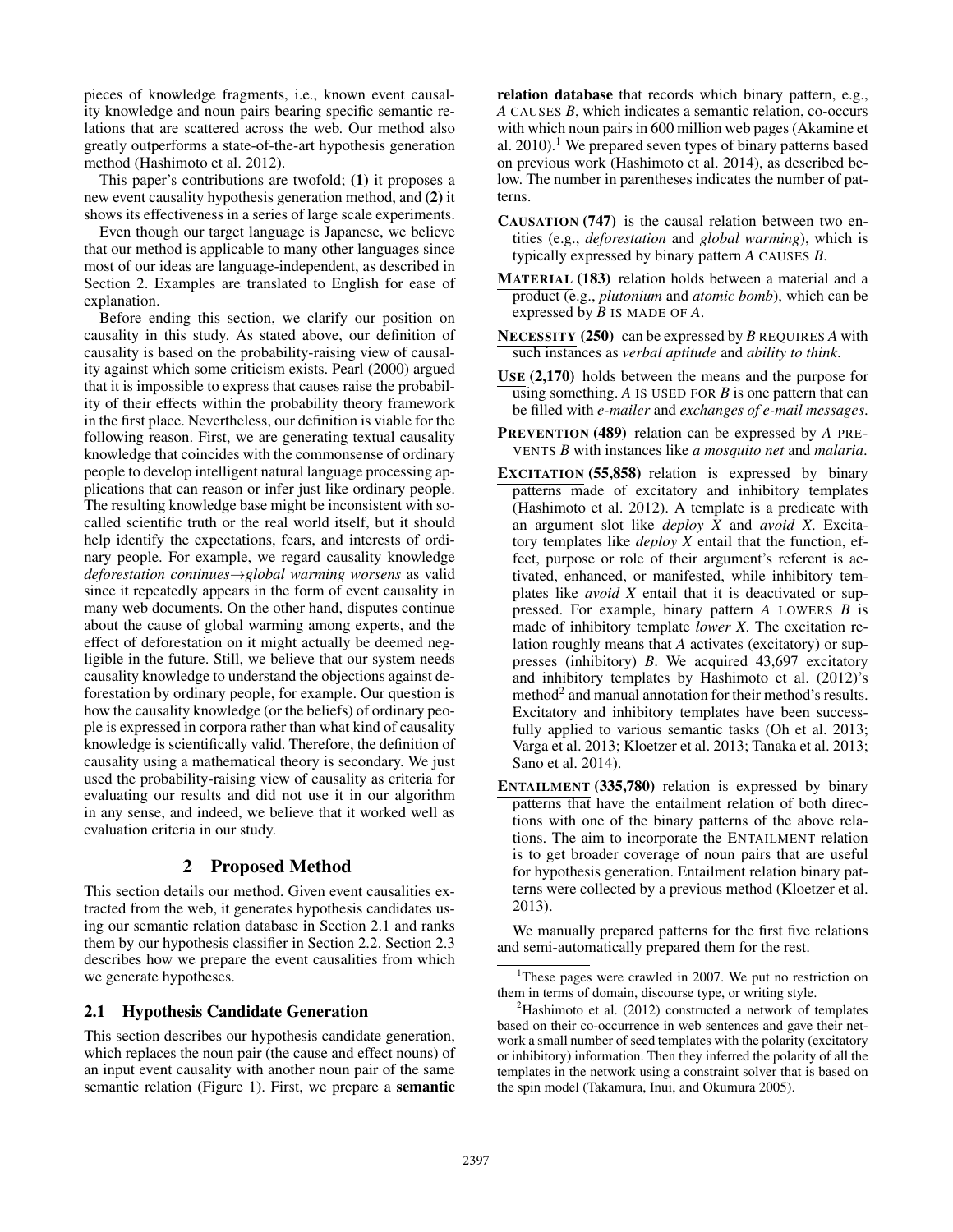When checking the co-occurrence of the patterns and the noun pairs that fill in the *A* and *B* slots of the patterns, we consider the dependency structure of sentences in the web pages and the binary patterns using a dependency parser called J.DepP (Yoshinaga and Kitsuregawa 2009). We ignore nouns in our stop-word list that basically consists of word fragments or words that are semantically too vague.

After preparing the semantic relation database, we generate hypothesis candidates by replacing the original noun pair of a source event causality with other noun pairs (Figure 1). These other noun pairs must co-occur with the same binary pattern with which the original noun pair co-occurs in our semantic relation database. This process can generate more than one hypothesis from a source event causality, since many noun pairs can co-occur with the same binary pattern. We filter out hypothesis candidates (phrase pairs) if they consist of a phrase whose noun and template have fewer than ten dependency relations in the web pages. For example, for hypothesis candidate *deploy a security camera*→*avoid crime*, we check the occurrence frequency of a dependency relation between *deploy X* and *a security camera* and between *avoid X* and *crime*.

Then we apply the following three filters to the generated hypothesis candidates for better precision: (1) the PMI filter keeps only hypotheses whose noun pair (cause and effect nouns) is registered in the word co-occurrence frequency database<sup>3</sup> released by the ALAGIN forum<sup>4</sup> and its PMI value is greater than or equal to zero. The database records 5,000 words of the largest PMI values for each entry word. The number of entry words is about 500,000, and the PMI values were calculated using about 100 million Japanese web pages with a co-occurrence window set to four sentences. (2) The stop-word filter keeps only hypotheses whose cause and effect nouns are not in our stop-word list. (3) The same-noun filter keeps only hypotheses whose cause and effect nouns are different, since we target hypotheses that describe causal relations between two different entities.

Finally, we keep only hypotheses that do not exist in source event causalities (phrase pairs). For example, if we generate hypothesis *deploy a mosquito net*→*avoid malaria* that is included in the source event causalities, it is discarded. We call the remaining hypotheses *phrase pair level novelty hypotheses*. Optionally, we further keep only hypotheses whose noun pairs (cause and effect nouns) do not exist in the noun pair list from the source event causalities, and discard the others. For example, if we generate the above *mosquito net* hypothesis but one of source event causalities consists of noun pair (*a mosquito net* and *malaria*), e.g., *use a mosquito net*→*prevent malaria*, the hypothesis is discarded. We call these remaining hypotheses *noun pair level novelty hypotheses*.

One might question the value of generating causality hypothesis phrase pairs through binary patterns that already indicate causality to some extent. Indeed, such binary patterns as *A* CAUSES *B* express causality, e.g., *earthquakes* *cause tsunamis.* However, although there are many events involving earthquakes like *worry about earthquakes, predict earthquakes,* and *trigger earthquakes,* binary pattern-based causalities like *earthquakes cause tsunamis* cannot indicate which events involving earthquakes cause tsunamis. With our proposed method, we can identify such events by properly translating binary pattern-based causalities into causality phrase pairs: *trigger earthquakes*→*cause tsunamis.* This is important for textual causal inference. If an inference system knows that someone is worried about earthquakes and only has causality knowledge *earthquakes cause tsunamis,* it might wrongly infer that a tsunami will be caused. If the system can hypothesize *trigger earthquakes*→*cause tsunamis* from *earthquakes cause tsunamis,* it will not make such a mistake. Thus, generating causality hypothesis phrase pairs through binary pattern-based causalities by augmenting predicates is critical from an application's perspective.

# 2.2 Hypothesis Ranking

Some hypothesis candidates are more plausible for event causality than others. We identify plausible hypothesis candidates by an SVM classifier (HYPOCLASSIFIER, hereafter), which is trained by labeled data and features that Hashimoto et al. (2014) developed for event causality extraction tasks. In this section, we describe HYPOCLASSI-FIER, which takes a holistic approach to identifying plausible event causality hypotheses. It checks the semantic relations between two nouns (cause and effect nouns), the semantic class of each noun, predicate semantics, and association strength between words, among others. The following are its features: (for more details, see Hashimoto et al. (2014)): Semantic relation features embody an assumption that if two nouns in a causality (hypothesis) candidate (e.g., *slash-and-burn agriculture* and *desertification* in *conduct slash-and-burn agriculture*→*exacerbate desertification*) take a specific semantic relation (e.g., *A* CAUSES *B*), the candidate tends to be plausible. As semantic relations, we use those previously described (Hashimoto et al. 2014).

Context features represent the likely contexts in which event causality might appear, including causal connectives, distances between elements of event causalities, and words in context. These features are extracted from the original sentences from which the event causalities were extracted. These original sentences include not only phrase pairs that represent event causality but also connectives between the two phrases. Notice that our causality hypotheses do not have the original sentences in which they are written since they are generated rather than extracted from the corpora, making utilization of the context features impossible. To use HYPOCLASSIFIER with minimum costs, we automatically create *artificial* original sentences for the generated hypotheses. These artificial original sentences contain only two phrases of a hypothesis that are placed side by side (the cause phrase comes first) with a connective (which roughly corresponds to "*and*") between them. For example, for *deploy a security camera*→*avoid crime*, we create the following artificial original sentence: *we deploy a security camera and avoid crime*.

<sup>3</sup> https://alaginrc.nict.go.jp/resources/nict-resource/li-info/lilist.html, ID: A-5

<sup>4</sup> http://alagin.jp/index-e.html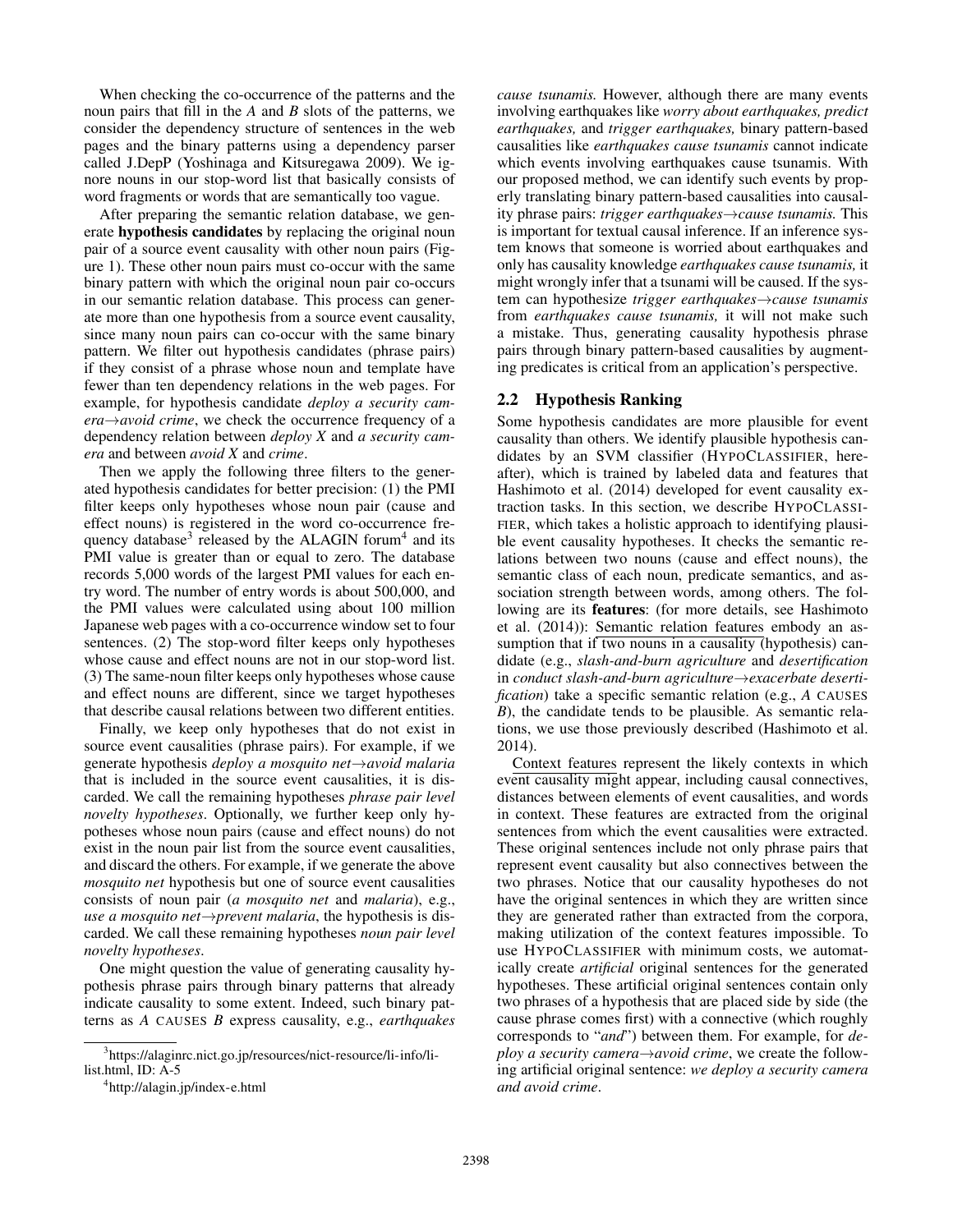Association features are based on an assumption that each word of the cause phrase must have a strong association (i.e., PMI) with the effect phrase.

Base features include nouns, their semantic classes (Kazama and Torisawa 2008), templates, and their excitation polarities (Section 2.1), among others.

Labeled data consist of 147,519 examples (15,195 are positive). Using the features and the labeled data, HYPOCLASSIFIER is trained by SVM-Light with polynomial kernel  $d = 2$  (svmlight.joachims.org).

Ranking is based on SVM scores (the distance from the SVM hyperplane), which represent the plausibility of the hypothesis candidates as event causalities.

### 2.3 Event Causality Extraction

To extract the source event causalities from which we generate hypotheses, we follow Hashimoto et al. (2014), who extracted phrase pairs as event causality candidates from single sentences in 600 million web pages. Each phrase of the phrase pairs must consist of an excitatory or inhibitory template (Section 2.1) and a noun that fills its slot. The predicate of the cause phrase must syntactically depend on that of the effect phrase, and the cause phrase must precede the effect phrase in a sentence, since the temporal order between events is usually determined by precedence in a Japanese sentence.

In this way, we extracted 132,528,706 event causality candidates. To them, following Hashimoto et al. (2014), we applied filters, including the three described in Section 2.1 and those checking the context of such event causality candidates as the connective between the cause and effect phrases. 2,451,254 (2.4M) event causalities remained to which we applied Hashimoto et al. (2014)'s event causality classifier to rank them by the distance from the SVM hyperplane. We report the precision of this method in Section 3.2.

### 3 Experiments

Through a series of large-scale experiments with 70% precision, our method generated (i) 347,093 noun pair level novelty hypotheses and (ii) 302,350 phrase pair level novelty hypotheses from the 2.4M source event causalities (for these novelty criteria, see Section 2.1). (iii) Our semantic relations are actually useful for hypothesizing event causalities. (iv) Our method outperforms a state-of-the-art hypothesis generation method. (v) Regarding event causality *acquisition* (i.e., either extraction or generation), our method outperformed the state-of-the-art event causality extraction method (Hashimoto et al. 2014).

First, we evaluate our method in the noun pair level novelty setting and support claims (i) and (iii) (Section 3.1). In the noun pair level novelty setting, the generated hypotheses are removed (i) if their phrase pairs are found in the 132,528,706 event causality candidates (Section 2.3) or (ii) if their noun pairs exist in the range of 60% precision of all of the 2.4M source event causalities or in Hashimoto et al. (2014)'s labeled data.

Next we evaluated our method in the phrase pair level novelty setting, which supports claims (ii), (iv), and (v) (Section 3.2). In the phrase pair level novelty setting, we removed



Figure 2: Relationship of the three methods.

the generated hypotheses if their phrase pairs exist in the 132,528,706 event causality candidates (Section 2.3).

Three human annotators (not the authors) did the evaluations and determined the label of each hypothesis by majority vote. The kappa (Fleiss 1971) of their judgments was 0.55, which is moderate agreement (Landis and Koch 1977). As with Hashimoto et al. (2014), our event causality hypotheses must be *self-contained*, i.e., intelligible as event causalities by themselves without contextual information, since one of our main objectives is future scenario generation (Hashimoto et al. 2014) for which event causalities and hypotheses must be self-contained. For example, the *mosquito net* example in Section 1 is self-contained, but *cause disease*→*develop hypertension* is not since it is unclear whether the *disease* is relevant to blood pressure by itself, and we cannot judge its plausibility.

#### 3.1 Noun Pair Level Novelty Setting

We compare the following five methods. Further details for each method are given below.

**Proposed** is our method.

- **Bruteforce** is identical to Proposed except that it does not consider the semantic relations between nouns and basically uses any noun pairs of any semantic relations. It uses two million noun pairs randomly sampled from all the noun pairs with positive PMI values in the word co-occurrence frequency database (Section 2.1).
- **Bruteforce**<sub>noBP</sub> is identical to Bruteforce except that it does not use noun pairs that co-occur with one of the binary patterns in our semantic relation database.
- **Random** *Proposed* is identical to Proposed except that it does not rank the generated hypotheses.
- **Random**Bruteforce is identical to Bruteforce except that it does not rank the generated hypotheses.

Figure 2 untangles the relationship of three methods: Proposed, Bruteforce, and Bruteforce $_{noBP}$ . The oval with solid lines (A∪B) represents the noun pairs with positive PMI values, which are used for the PMI filter (Section 2.1). The oval with dashed lines represents the noun pairs that co-occur with our binary patterns of the seven relation types. Proposed generated hypotheses using noun pairs in B. Bruteforce's noun pairs are the two million random samples from A∪B, and Bruteforce<sub>noBP</sub>'s noun pairs are Bruteforce's noun pairs minus B.

Our intentions underlying this experimental design is to confirm the following. (a) If Proposed outperforms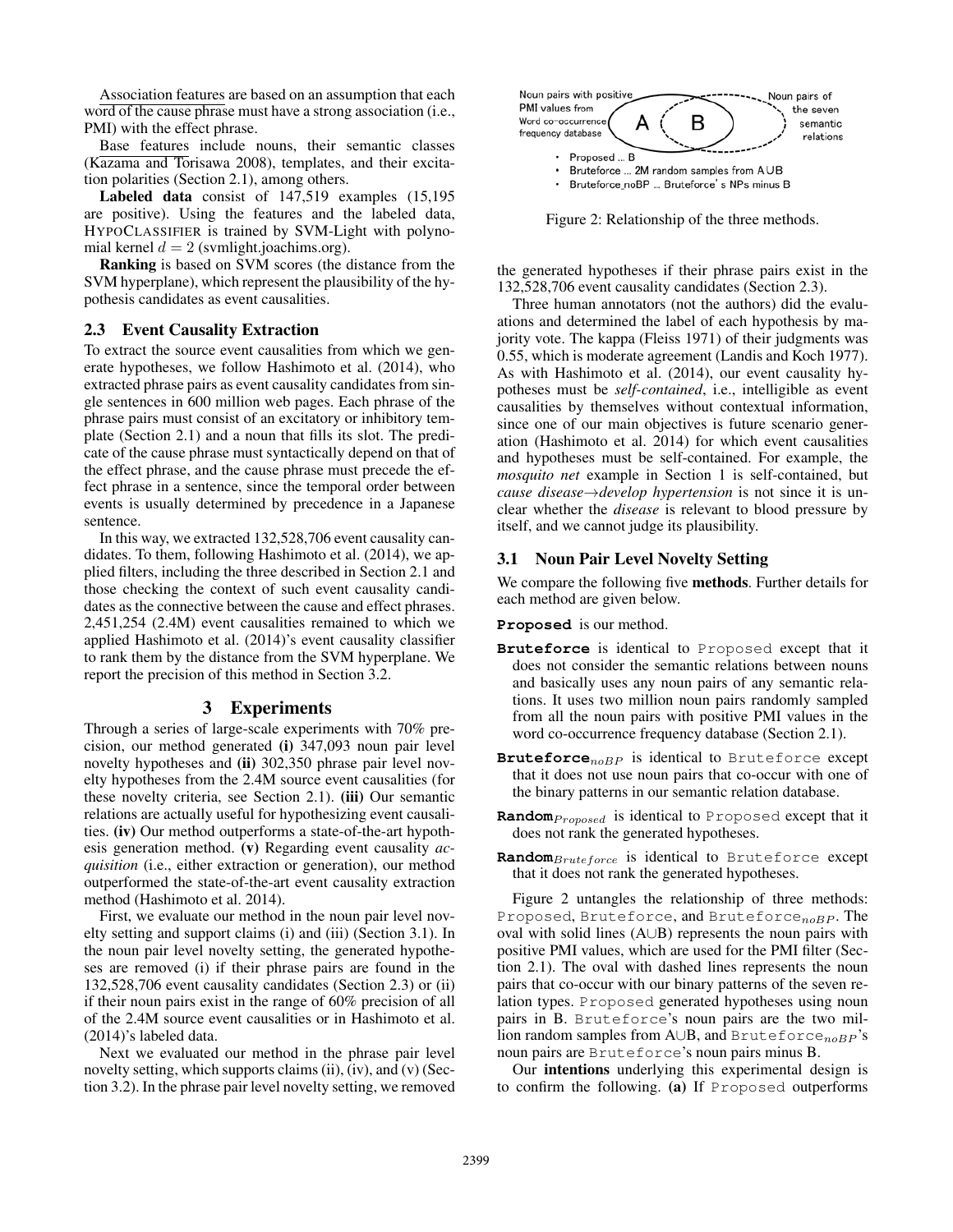

Figure 3: Results in noun pair level novelty setting.

Bruteforce, it indicates that it is effective to use *only* noun pairs bearing the seven types of semantic relations in this paper. (b) If Bruteforce outperforms Bruteforce $_{noBP}$ , Bruteforce's (reasonably good) performance may well be attributed to its noun pairs that happen to bear our semantic relations. Perhaps HYPOCLAS-SIFIER ranks these hypotheses higher with noun pairs bearing our semantic relations, since it considers the semantic relations between nouns. If Bruteforce outperforms Bruteforce $_{noBP}$ , that result indicates that it is important to consider the semantic relations between nouns to rank the generated hypotheses. (c) If  $Random_{Proposed}$  and Random $Bruteforce$  work poorly, it indicates that it is indispensable to rank the hypotheses. If all are confirmed, we can conclude that our semantic relations are useful for hypothesis generation.

The results (precision for the top ranked hypothesis candidates) are shown in Figure 3. Proposed outperformed the others and generated 347,093 noun pair level novelty hypotheses with 70% precision from the 2.4M source event causalities (Claim (i)). Since Bruteforce outperformed Bruteforce<sub>noBP</sub> and the two random methods worked very poorly, we conclude that our semantic relations are actually useful for hypothesis generation (Claim (iii)).

Below are further details for each method.

**Proposed** generated 83,468,106 hypotheses, and we evaluated 500 random samples from the top 2.4 million hypotheses. Among the 2.4 million, there were 127,318 different noun pairs. Examples of Proposed's hypotheses are given below. For each example, a hypothesis, its source event causality, a binary pattern through which the hypothesis was generated from the source, and the semantic relation type of the binary pattern are shown in this order. '*A*' and '*B*' represent the cause and effect nouns respectively. The number indicates the rank of the hypothesis.

- 105: *increase in elastin*→*improve elasticity* was generated from *increase in dopamine*→*improve happiness* through *A* PROVIDING *B* (ENTAILMENT relation: *A* PROVIDING *B* has an entailment relation of both directions with EXCI-TATION relation pattern *A* BRINGS ABOUT *B*).
- 263: *cause static electricity*→*cause malfunction* is gener-

ated from *cause heavy rain*→*cause flood damage* through *B* BY *A* (CAUSATION relation).

30,588: *monetary relaxation continues*→*leads to a drop in the yen* is generated from *declining birth rate continues*→*leads to abolishment of schools* through *A* FACIL-ITATES *B* (EXCITATION relation).

**Bruteforce** generated 87,974,520 hypotheses. We prepared noun pairs for it as follows. First, we obtained 2,018,170,662 noun pairs with positive PMI values from the word co-occurrence frequency database (Section 2.1). Then we randomly sampled two million of them. We evaluated 500 random samples from the top 2,400 hypotheses, since we only used two million noun pairs out of 2,018,170,662 (about  $\frac{1}{1,000}$ ) and thus the top 2,400 hypotheses correspond to the top 2.4 million if we used all the 2,018,170,662 noun pairs. In the top 2,400 hypotheses, there were 364 different noun pairs, and thus we estimate that there are 364,000  $(364 \times 1,000)$  different noun pairs in its top 2.4 million hypotheses. Bruteforce emulates a brute force search over the possible event causality hypothesis space, although we restricted noun pairs to those with positive PMI values and due to the limitation of machine resources and time constraints, only used randomly sampled two million noun pairs. Despite its simplicity, this method showed a relatively good performance. Proposed, on the other hand, efficiently reduced the search space by semantic relations and indeed outperformed Bruteforce for around the top two million pairs.

Bruteforce<sub>noBP</sub> generated 84,802,130 hypotheses, and we evaluated 500 random samples from its top 2,400 hypotheses, where there were 118 different noun pairs.

### 3.2 Phrase Pair Level Novelty Setting

We compared the following three methods. Further details are given below.

**Proposed** is our method.

- **CHG** is the state-of-the-art event causality hypothesis generation method (Hashimoto et al. 2012), which we call Contradiction-based Hypothesis Generation (CHG). It generates a hypothesis by replacing each phrase of a source event causality with another phrase that semantically contradicts with the original phrase.
- **SrcEC** is the 2.4M source event causalities ranked by the SVM scores of Hashimoto et al.'s event causality classifier.

Our intention behind this experimental setting is to confirm that Proposed outperforms CHG, the state-of-the-art event causality hypothesis generation method and that even in event causality *acquisition* tasks (either extraction or generation), Proposed outperforms SrcEC, the state-of-theart event causality extraction method. Note that we did not filter out any of SrcEC's output, although its output is event causalities extracted from the web and hence is not a novelty hypothesis. If these are confirmed, we can conclude that our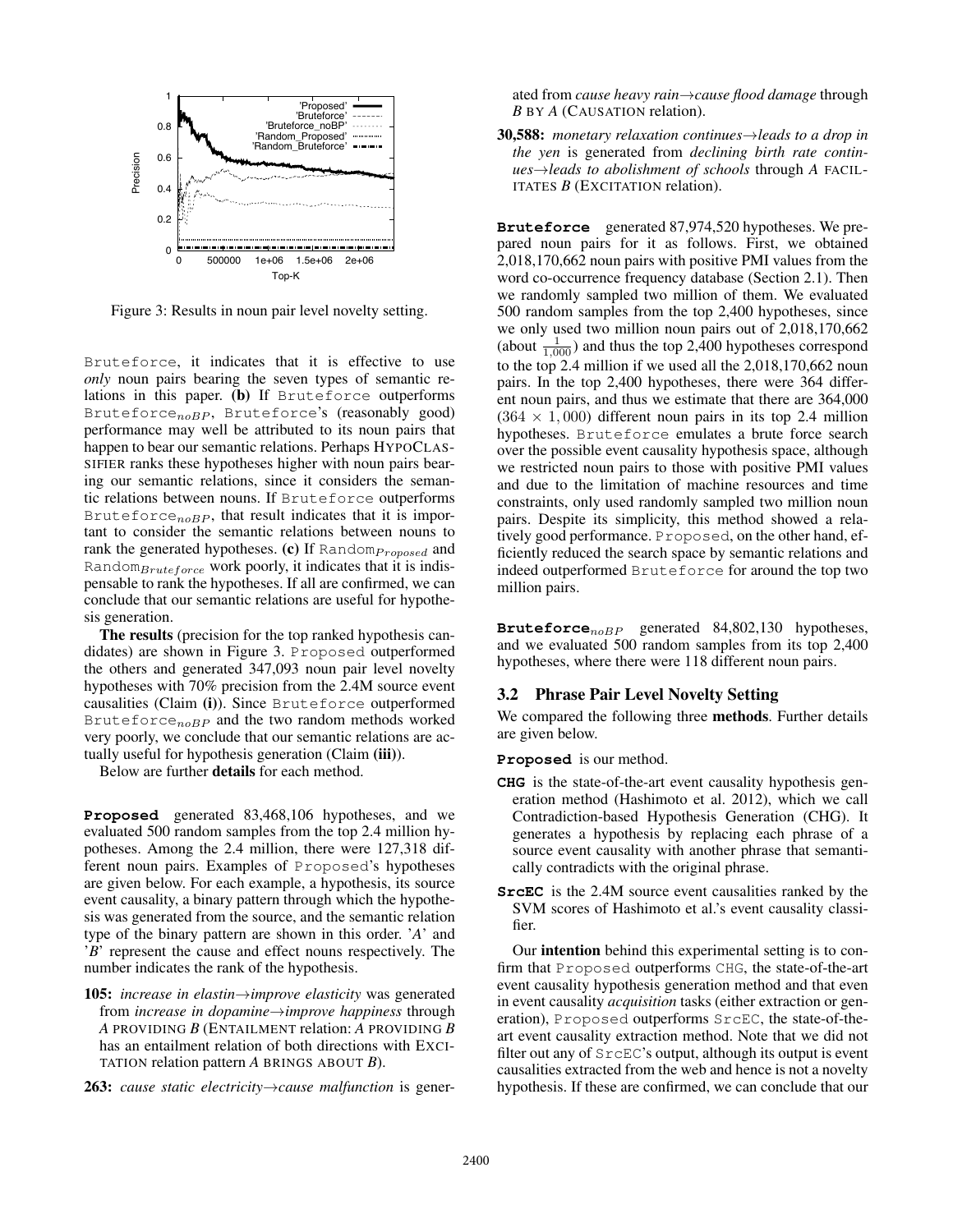

Figure 4: Results in phrase pair level novelty setting.

claims  $(iv)$  and  $(v)$  (in the first paragraph of Section 3) are valid.

The results are shown in Figure 4. Proposed generated 302,350 phrase pair level novelty hypotheses from the source event causalities with  $70\%$  precision (Claim (ii)) and outperformed the other two methods (Claims  $(iv)$ ) and  $(v)$ ).

Below are further details for each method.

**Proposed** generated 170,584,994 hypotheses. This number is different from that in Section 3.1 because the novelty criterion is different. We evaluated 500 random samples from the top 2.4 million hypotheses, which consisted of 75,249 different noun pairs. Below are examples of Proposed's hypotheses. The format is the same as the examples in Section 3.1.

- 252: *stomach acid increases*→*develops into a (gastric) ulcer* is generated from *neutral fat increases*→*develops into hyperlipemia* through *A* WHICH IS A CAUSE OF *B* (CAUSATION relation).
- 933: *use collagen→produce beautiful skin* is generated from *use an accelerator*→*produce neutrinos* through *B* ARE MADE BY *A* (MATERIAL relation).
- 10,287: *cause stroke*→*lead to speech difficulty* is generated from *cause rising air*→*lead to cumulonimbus clouds* through *B* OCCURS BY *A* (EXCITATION relation).
- 841,893 *increase in nuclear power plants*→*radioactive pollution occurs* is generated from *increase in plankton population* $\rightarrow$ *red tide occurs* through *A* CAUSING *B* (CAUSATION relation).

**CHG** assumes that if a source event causality is valid, its inverse is often valid as well. Note that a hypothesis generated by CHG has the same noun pair as the source event causality. For example, given event causality *get periodontal disease*→*have bad breath*, CHG generates hypothesis *cure periodontal disease*→*prevent bad breath*, where phrase pairs *get periodontal disease* ⊥ *cure periodontal disease* and *have bad breath* ⊥ *prevent bad breath* are both contradictory (⊥ indicates that two phrases contradict each other). To acquire contradiction phrase pairs, we followed Hashimoto et al. (2012), who extracted two phrases as a contradiction

pair if  $(a)$  their templates had opposite excitatory and inhibitory polarities, e.g., *have X* (excitatory) and *prevent X* (inhibitory) (Section 2.1),  $(b)$  they shared the same argument noun, e.g., *bad breath*, and (c) the part-of-speech of their predicates was the same. Then a phrase pair  $(p, q)$  was given as a contradiction score:

$$
Ct(p,q) = |s_p| \times |s_q| \times sim(t_p, t_q).
$$

Here,  $t_p$  and  $t_q$  are the templates of p and  $q$ ,  $|s_p|$  and  $|s_q|$  are the absolute scores of  $t_p$  and  $t_q$ 's excitation values, whose range is  $[-1, 1]$  and are positive if the template is excitatory and negative if it is inhibitory (see Hashimoto et al. (2012) for the definition of excitation value), and  $sim(t_p, t_q)$ is a distributional similarity score, which was calculated by Hashimoto et al. (2009) in our study. Based on these contradiction phrase pairs, hypothesis  $q_1 \rightarrow q_2$  generated from  $p_1 \rightarrow p_2$  is given by the following hypothesis score:

$$
Hp(q_1, q_2) = Ct(p_1, q_1) \times Ct(p_2, q_2) \times Cs(p_1, p_2).
$$

Here,  $p_1 \perp q_1$  and  $p_2 \perp q_2$  are contradiction pairs,  $Ct(p_1, q_1)$ and  $Ct(p_2, q_2)$  are their contradiction scores, and  $Cs(p_1, p_2)$ is the event causality score for  $p_1 \rightarrow p_2$ . Regarding excitatory and inhibitory templates which are necessary for CHG, we first obtained 8,686 templates with excitation values from the 600 million web pages based on Hashimoto et al. (2012). Then we augmented these templates with several types of negation form versions and obtained 60,756 templates. For a fair comparison with Proposed, we used the 2.4M event causalities as the source of the hypotheses. Also, we filtered out the hypothesis candidates (phrase pairs) if they consisted of a phrase whose noun and template had fewer than ten dependency relations in the web pages, in the same way as in Proposed. CHG does not need the filters that Proposed applies to its hypothesis candidates, since all of its noun pairs are the same as those of the source event causalities; such noun pairs have already survived the filters. See Section 2.3. 11,013,360 hypotheses were generated. We evaluated 500 random samples from the top 2.4 million hypotheses, in which there were 27,571 different noun pairs.

**SrcEC** is the 2.4M (2,451,254, to be precise) source event causalities, ranked by the SVM scores of Hashimoto et al.'s event causality classifier. We evaluated 500 random samples from the top 2.4 million event causalities, in which there were 1,856,836 different noun pairs. Proposed and CHG outperformed SrcEC except for the top 150,000 or so. This is because the two hypothesis generation methods tended to pick up a relatively small number of noun pairs that seemed to lead to plausible hypotheses and generated many hypotheses from these noun pairs with different template pairs. For example, from noun pair *global warming* and *abnormal climate*, Proposed generated hypotheses *global warming increases*→*lead to abnormal climate*, *global warming occurs*→*cause abnormal climate*, and *global warming worsens*→*abnormal climate continues*. In other words, these hypothesis generation methods tend to provide many *paraphrases* of causality hypotheses, which we believe are beneficial to intelligent natural language processing tasks (Iordanskaja, Kittredge, and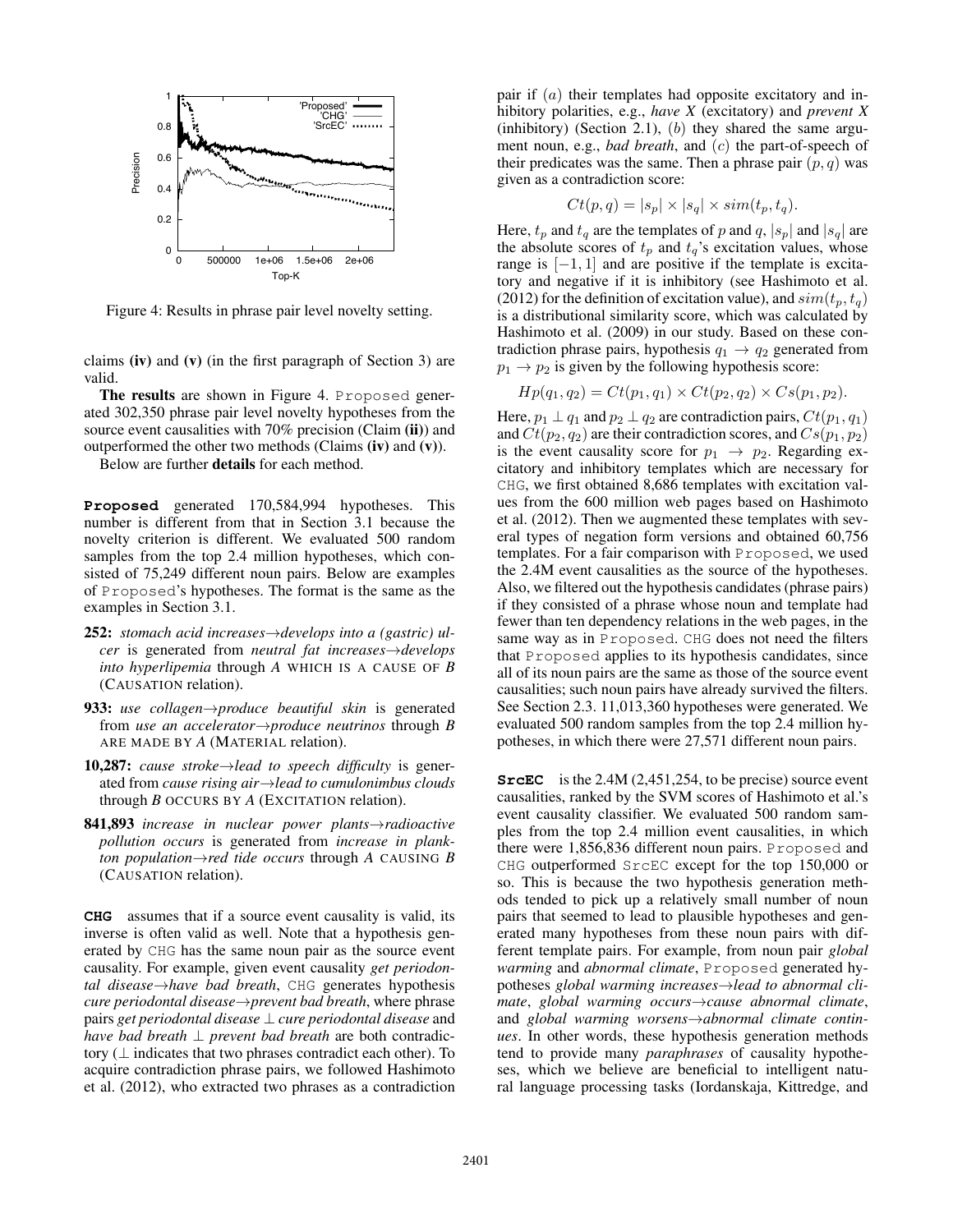Polguère 1991; Lin and Pantel 2001; McKeown et al. 2002; Ravichandran and Hovy 2002; Kauchak and Barzilay 2006; Callison-Burch, Koehn, and Osborne 2006).

### 3.3 Discussion

In this section we present error analyses for our proposed method and discuss its limitations. From the experiment results in Section 3.1, we noticed that its errors were due mainly to errors in the preprocessing stages, such as (a) semantic relation database preparation (Section 2.1) and (b) source event causality extraction (Section 2.3).

As for the above (a), take erroneous (or nonsense) event causality hypothesis *unequal settling worsens*→*ground becomes severe* as an example, which was generated from valid event causality *alveolar pyorrhea worsens*→*bad breath becomes severe* through semantic relation *A* IS THE CAUSE OF *B*, where *unequal settling* and *alveolar pyorrhea* correspond to *A* and *ground* and *bad breath* correspond to *B*. Notice that our semantic relation database preparation method wrongly extracted the triple (*A* IS THE CAUSE *B*, A=*unequal settling*, B=*ground*) from our corpus, which should more accurately be something like: *A* IS THE CAUSE *B*, A=*unequal settling*, B=*the ground's inclination*. Other cases include the errors introduced in the entailment relation binary pattern acquisition (Section 2.1).

As for the above (b), take erroneous event causality hypothesis *neutralize impure substances*→*have off-flavor* as an example, which was generated from erroneous event causality *neutralize gastric acid*→*have gastric ulcer* through semantic relation *A* IS A SOURCE OF *B*, where *impure substances* and *gastric acid* correspond to *A* and *off-flavor* and *gastric ulcer* correspond to *B*. Many of the above preprocessing stages' errors were due to the dependency parser error.

An obvious limitation of our method is that it cannot generate event causality hypotheses in which more than two events (or more than two nouns) are involved, since our method only considers two nouns of cause and effect phrases. In this world, however, there are event causalities in which more than one cause events must occur for a corresponding effect event to occur. Our future work includes the extension of our proposed framework to deal with such event causalities.

# 4 Related Work

Many methods have been proposed to *extract* event causalities from corpora (Abe, Inui, and Matsumoto 2008; Bethard and Martin 2008; Radinsky, Davidovich, and Markovitch 2012; Oh et al. 2013; Torisawa 2006; Riaz and Girju 2010; Do, Chan, and Roth 2011; Torisawa 2006; Chambers and Jurafsky 2008; 2009; Hashimoto et al. 2012; 2014). The problem, however, is that it is unlikely that all the event causalities that we recognize in this world are written in corpora. Therefore, we need a method that acquires event causality knowledge that is not written in corpora. Our proposed method *synthesizes* a large number of pieces of knowledge like semantic relations and event causalities that are scattered across the web to hypothesize plausible event causalities. It conducts a generate-and-test search for plausible event causality hypotheses by exploiting semantic relations to effectively reduce the search space.

Actually, some methods (have the potential to) acquire event causalities that are not written in corpora. Hashimoto et al. (2012) proposed a hypothesis generation method (CHG) that exploits the contradiction knowledge between phrases. Our method outperformed CHG by a large margin. One interesting research direction is to integrate Hashimoto et al. (2012)'s idea of exploiting the contradiction knowledge in our method.

Radinsky et al. (2012) target news domains and induce event causality rules like *if an earthquake occurs next to an island, a tsunami warning will be issued for its nearest ocean* from event causalities extracted from past newspapers. They generate hypotheses (predicting news events) using the rules, but their hypotheses are inevitably "chained" to the rules; they can only generate hypotheses that are (quite) similar to previously observed causalities. On the other hand, our method can "leap" from source event causalities due to our semantic relation-based framework and generate very different hypotheses from the source event causalities, as in the above examples. Our method is also domainindependent.

Tanaka et al. (2012) induce event causality rules from event causalities extracted by exploiting deverbal nouns. Even though they have not reported it, they could have generated hypotheses by the rules. However, they do not give any ranking scheme for their generated hypotheses, which is indispensable, as we showed in Section 3.1; methods without proper ranking,  $Random_{proposed}$  and Random $Bruteforce$ , performed very poorly.

Carlson et al. (2010) automatically augment existing knowledge bases of the semantic categories of nouns and the semantic relations between nouns, which shares a similar spirit with our study.

# 5 Conclusion

We proposed a method of hypothesizing plausible event causality hypotheses from event causalities extracted from the web by exploiting semantic relations. With 70% precision, our method generated 347,093 noun pair level novelty hypotheses and 302,350 phrase pair level novelty hypotheses from the 2.4M event causalities extracted from the web. Our method outperformed the state-of-the-art hypothesis generation method by a large margin.

We are planning to release generated event causality hypotheses to the public in the near future.

# References

Abe, S.; Inui, K.; and Matsumoto, Y. 2008. Two-phrased event relation acquisition: Coupling the relation-oriented and argument-oriented approaches. In *COLING 2008*, 1–8.

Akamine, S.; Kawahara, D.; Kato, Y.; Nakagawa, T.; Leon-Suematsu, Y. I.; Kawada, T.; Inui, K.; Kurohashi, S.; and Kidawara, Y. 2010. Organizing information on the web to support user judgments on information credibility. In *IUCS 2010*, 122–129.